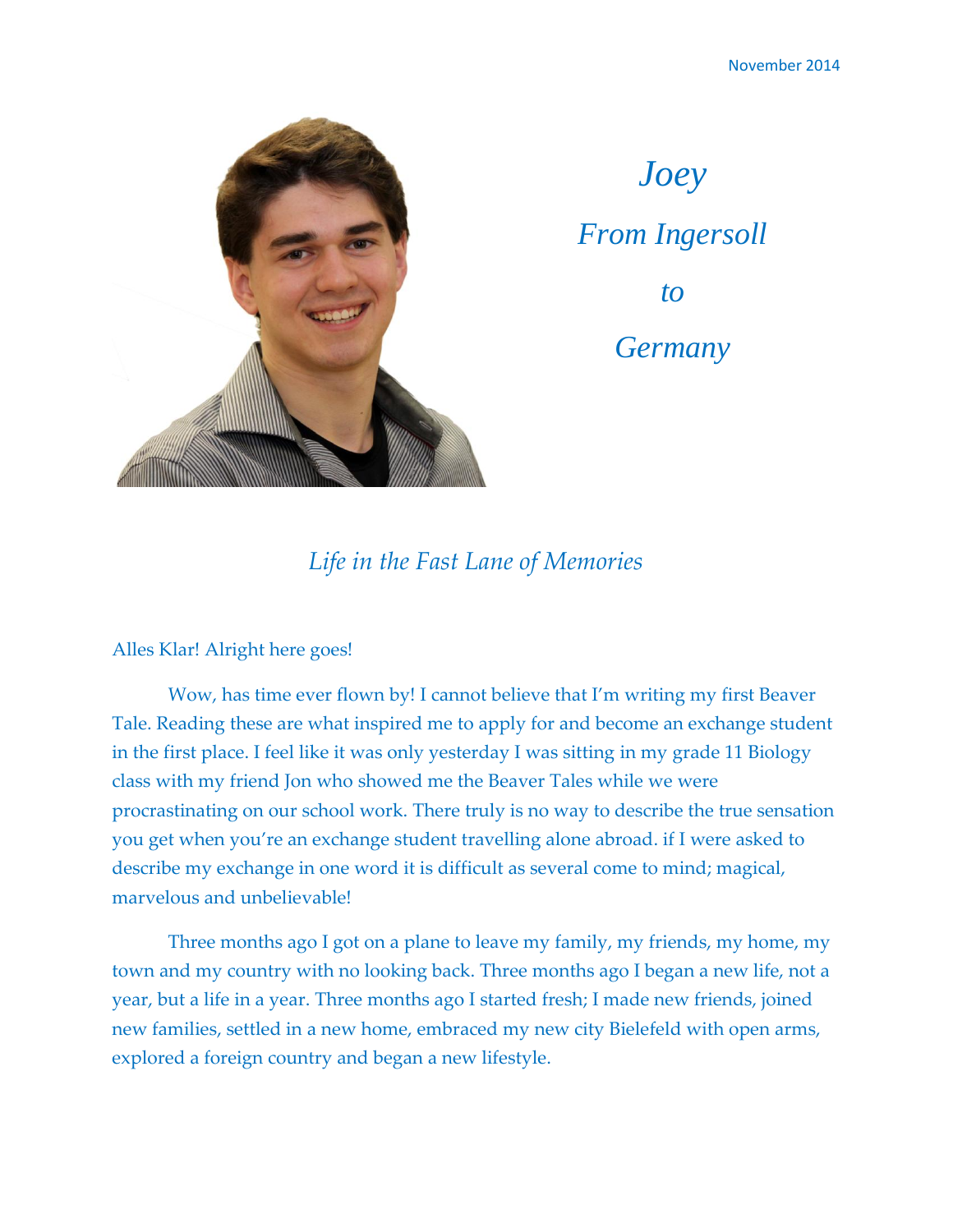As an outbound I always had countdowns; countdown until my first interview, countdown until Camp Wanakita, countdown until Announcement Day and the biggest countdown of all, the day I would take off on my journey of a lifetime and leave everything behind me at Pearson Airport in Toronto. But as the countdowns began to dwindle I realised the magnitude of the adventure that lied ahead of me and had second thoughts on whether or not I was making the right decision to allow myself to step outside of my comfort zone and take on whatever life threw at me.

I remember the adrenaline running through me. The car ride to the airport was really unnerving. I tried to absorb whatever ounces of love I could take in from my friends and family in whatever time I had left with them. I had the dumbest smile on my face that I couldn't get rid of, not because I was happy to be leaving my family, but because I was too frightened to display any other emotions. It was my first time flying alone and outside of Canada. I worked up such a sweat the passenger in the seat next to me offered his complementary blanket to me to use as a towel. When I walked through those gates in Frankfurt with no hope of return, I was overwhelmed with a sensation of freedom. Finally, I'd been let off my leash. Racing through the Frankfurt Airport to find my flight connection to Hannover, leaving a red streak behind me everywhere I went from my bright red Rotary blazer and attracting attention everywhere I went. During my three hour layover I had to take two trains and a bus in one of the world's largest airports. I came to the realisation that I wasn't in little old Ingersoll anymore. Before I knew it I was on my connecting flight passing over the Northern Mountains into Hannover. I made it.

You would think that a country such as Germany wouldn't be that much different from Canada, right? Boy was I wrong. I was served a whole plate of culture shock immediately after getting off of the plane. My first shock hit me when my host parents and I were driving from the airport and got on the Autobahn and drove up to 140 kph in the slow lane and had cars fly by us at 200 kph as though it was no big deal. But fast cars turned out to be the least of my worries. Germans love their bread, sausage and sparkling water. My first time trying sparkling water, it burned my throat so much that I spit it out like I was reacting to a punch line in a movie.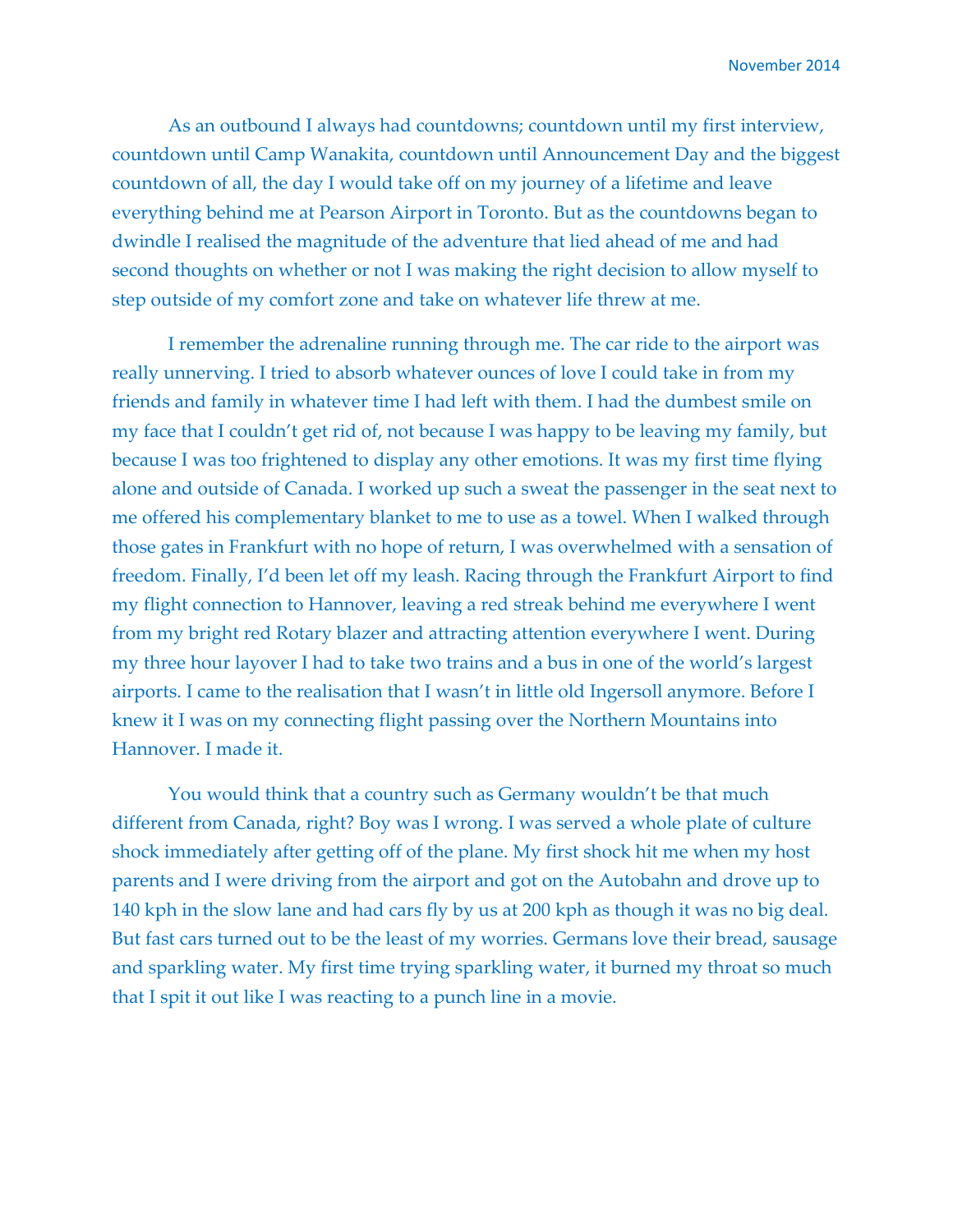November 2014

However, it's not just fast cars and food that have my knickers in a twist. The language barrier can sometimes be very stressful. I used to think it was enticing listening to German conversations and having a good guess at what they were talking about, but that game got old really fast. German high school is also a challenge. I go to school Monday to Friday from 7:40am until 1pm. To get to and from school it takes me over an hour; I have to walk, bus, ride one train and switch to another to get into the city centre where I attend Helmholtz Gymnasium. I'm taking ten courses; the ones that I'm graded in are English, French, Art and Geography and the other classes are the ones where I usually occupy my time studying German.

In my city there are nine other exchange students, they are from: Brazil, Argentina, Columbia, Bolivia, Paraguay, Ecuador, Taiwan and the USA. Together we take German classes for 3 hours on Monday and Thursday afternoons. School here isn't the same as in Canada, students here take anywhere from 10-14 courses a year and only have six weeks of summer vacation. Students rotate classes the same as we do however they can have free lessons and may arrive at the school in the early morning and stay until late at night. I only picked classes where I finish early enough during the day to make room for more activities such as volleyball, going to the gym and hanging out with my German and exchange student friends. Germans are a very direct and punctual people and they're also very reserved and closed. This forced me to break outside of my comfort zone to make friends and it also forced me to open up to new things.

Rotary in Germany has a very different system than in Canada. In Germany, Rotary isn't very involved in your day to day life. So if you want to go places and see things it is either up to your host parents to take you there or you need to figure it out on your own. Luckily enough the public transportation system here is one to be admired. In Germany, students can buy a monthly train pass called a 'fun-ticket' for a low price that allows you to travel anywhere within your state. The other exchange students and I have all taken advantage of this luxury. With this pass I've been able to visit surrounding cities such as Paderborn, Dusseldorf, Cologne and to Dortmund for another exchange student's birthday party on Halloween!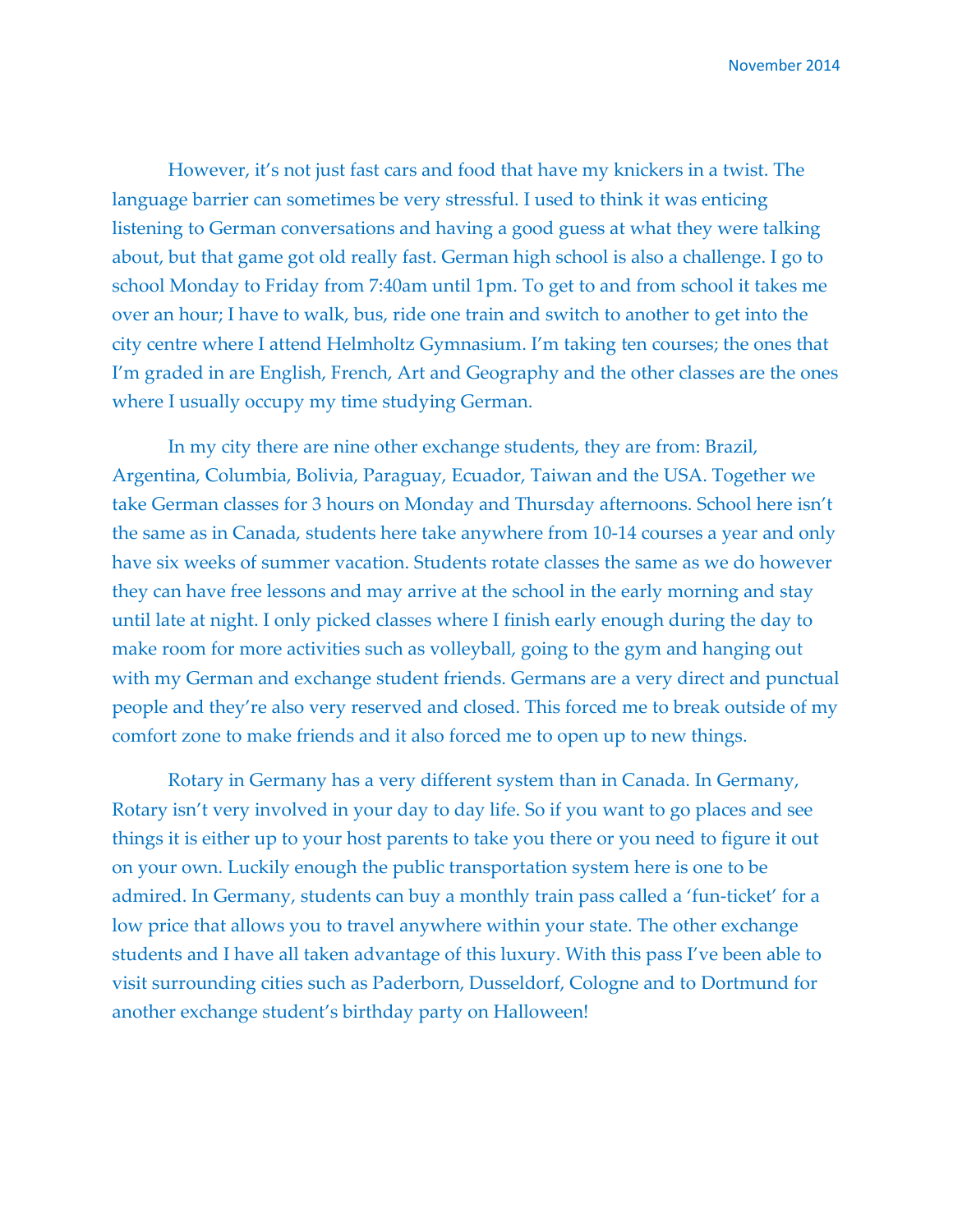It was unfortunate to hear from my first host family not long before I took off for Germany that they would be unable to host me for my first couple of weeks because of a problem with their home. This had me concerned at first because I had no idea where I'd be living. But the family who was scheduled to have me for the second half of my stay stepped up and volunteered to take me in until my first hosts' home was repaired. (The two weeks has turned out to be three months, I will be moving in mid-November). My current hosts are some of the most generous and sincere people that I've ever met. My host parents are Heiko and Katharina and my host brother is Moritz (15). Also living with us is another exchange student, Meg from Taiwan, and we have become very good friends.

Living with another exchange student for my first few months has been a blessing, as well as someone to always hangout with, I always have someone dealing with the same problems that I do. Every Sunday our host mom pulls out a map with all the sites to see in our area and has Meg or I point to one and off we go! We've been everywhere from cathedrals and museums to zoos.

. Germans love soccer. When Germany is playing all the shops are closed so everyone can watch the games. Sports have always had a large influence in my life and it has continued here. However, I don't have the skill to play soccer at a competitive level here, so I decided to continue playing volleyball and am now playing in the third league Bundesliga with the Telekom Bielefeld Post. This has had a big impact on my exchange as the best friends I've made, outside of the other exchange students, are my teammates on the volleyball team. Luckily enough I'm not the only foreigner playing for the team. There's Alberto from Italy, here on exchange attending university, as well as a man from Poland and another from Romania. Therefore English has become the official language of the team because it is spoken by all.

One month ago I returned from my bus tour around Germany with 50 other exchange students. There truly is no way to describe how I feel following this trip. The friendships you make with other exchange students are indescribable. Exchange students give up their families and friends for a year. I think the reason we exchange students get so close with each other is because we all have this hole to fill in because our friends and family aren't with us. The other exchange students act as your new family, and that's just what happened.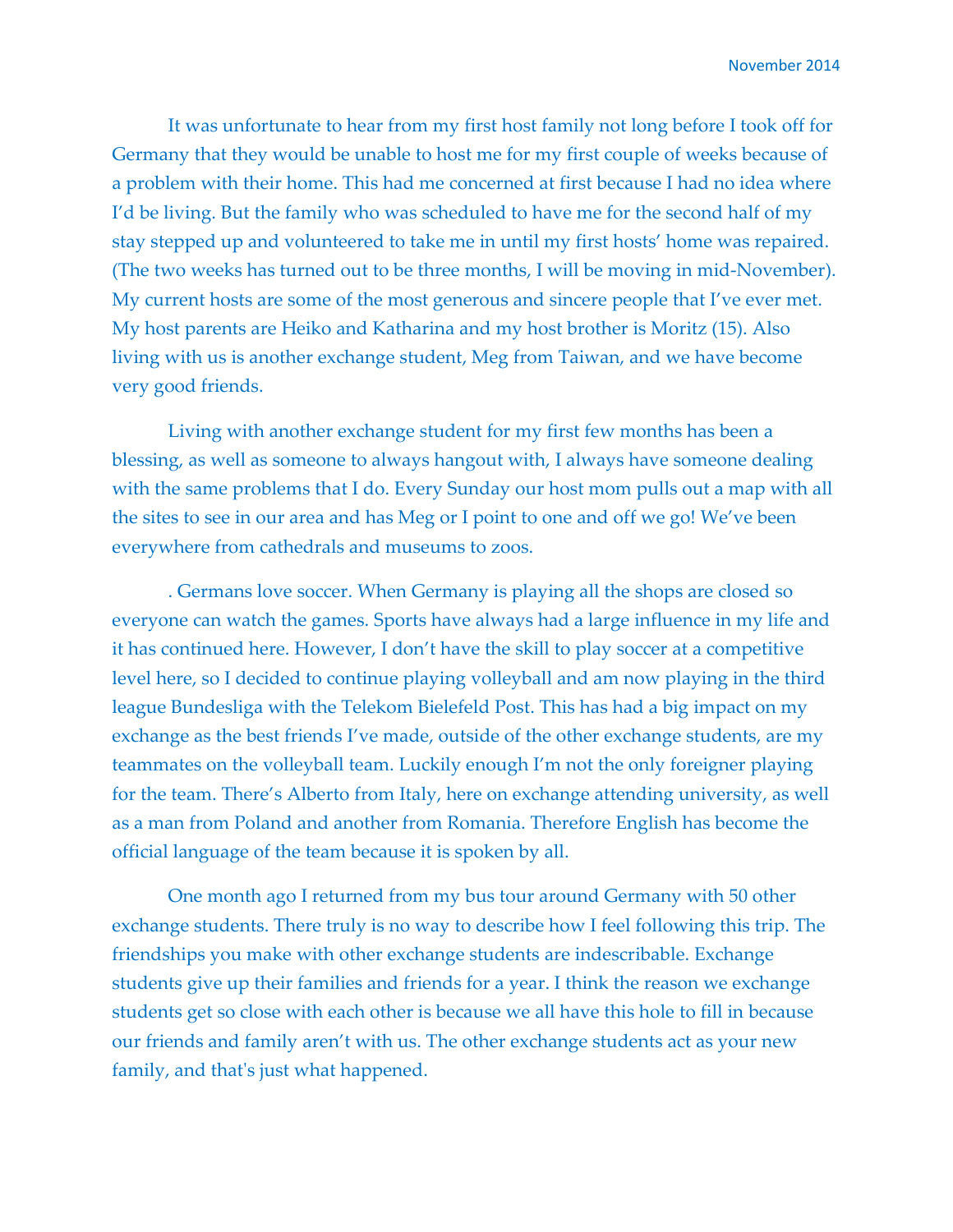We aren't just there to share the laughs and smiles; when someone was sick, there'd be someone there to help, if someone was sad, another would be there with a tissue. If someone was hurt others would be there to help them. I never truly understood the bond made with each other by my oldies back in Canada until now. It's as though I'm just one member in this large family, there's not one person who I wouldn't be there for and don't love.

Germany itself is absolutely beautiful. I went to five of Germany's largest cities; Hamburg, Berlin, Dresden, Munich and Nuremberg. I also had the opportunity to visit Potsdam and the Dachau Concentration Camp. Berlin is by far my favourite German city. It is Germany's capital and holds a lot of history, including the Berlin Wall and the events and results of World War II. The city is filled with historical sites and memorials that really help you gain a good understanding of what life was really like before and after the wall was put up. People are very proud to say that they come from Berlin; they refer to themselves as "Berliners". In Berlin we got to see the Brandenburg Gate, The Berlin Wall from the East Side Gallery, The Stone War Memorial, The German Federal Parliament Building, The German "Dome" Church, the largest shopping centre & strip in Europe and we also went to a disco!

On the rest of my tour I swam in the Hamburg Harbour, visited the historic and breathtaking architecture of Dresden and Nuremberg. Climbed in the mountains of southern Germany and walked the halls Schloss Neuschwanstein.

Our last stop on the Germany tour was Munich where we attended Oktoberfest, toured a typical Bavarian Brewery and visited BMW's top car dealership. While in Munich it was the very first time that I really felt like an exchange student, we climbed to the top of Olympia tower at night and the view was so breathtaking. I finally felt the warmth and knew that going on exchange was one of the best decisions I had ever made. Overall, this was one of the greatest trips of my lifetime; those eleven days will be ones that I will cherish for the rest of my life. I'm thankful to Rotex, Rotary, my host parents and my parents back home for making this trip possible.